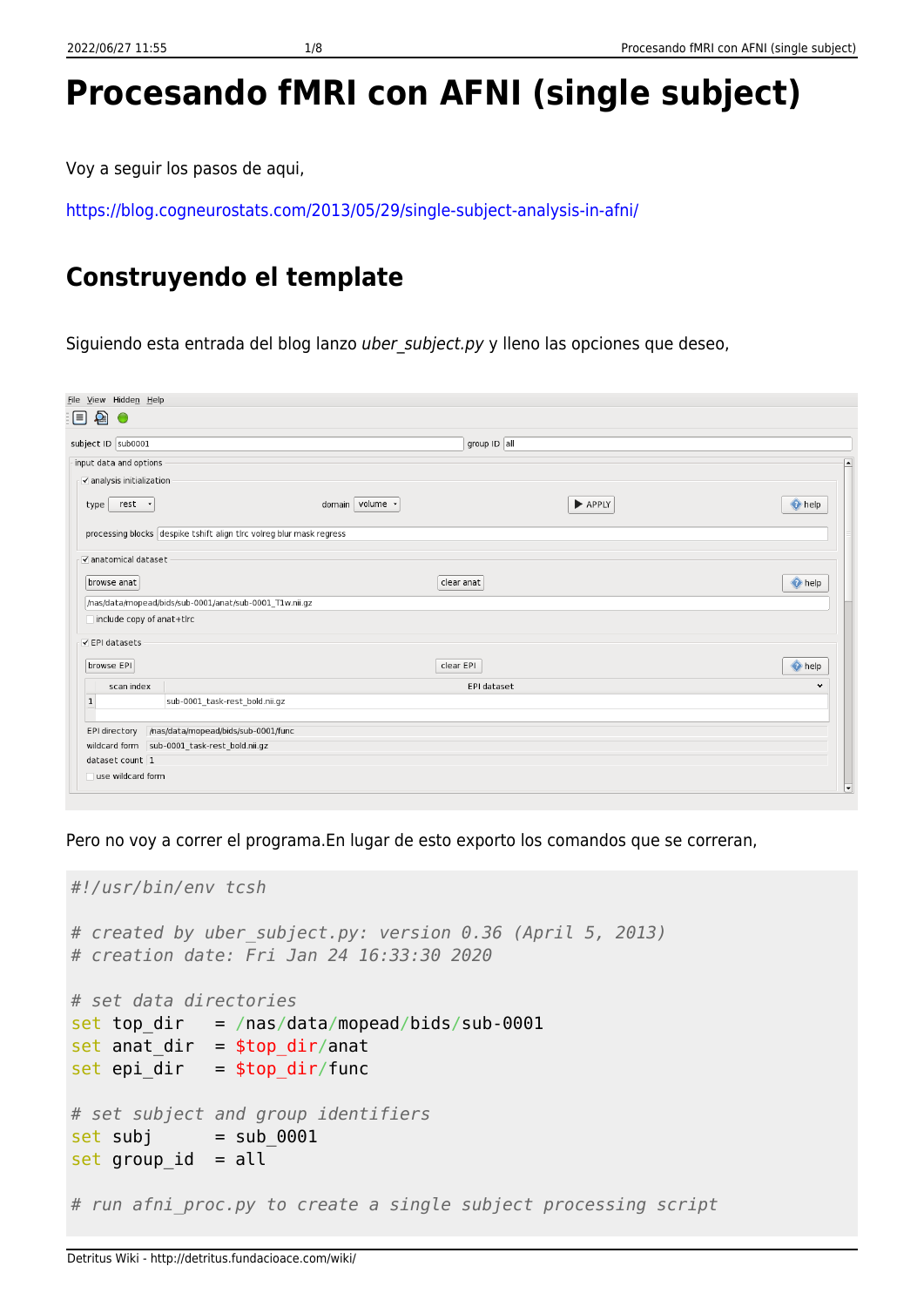Last update:<br>2020/08/04 10:46 2020/08/04 10:46 neuroimagen:afni\_proc http://detritus.fundacioace.com/wiki/doku.php?id=neuroimagen:afni\_proc&rev=1580205272

| afni proc.py -subj id \$subj                                 |  |
|--------------------------------------------------------------|--|
| -script proc.\$subj -scr overwrite                           |  |
| -blocks despike tshift align tlrc volreg blur mask regress \ |  |
| -copy anat \$anat dir/sub-0001 Tlw.nii.gz                    |  |
| -tcat remove first trs $\Theta$                              |  |
| -dsets \$epi dir/sub-0001 task-rest bold.nii.gz              |  |
| -volreg align to third                                       |  |
| -volreg align e2a                                            |  |
| -volreg_tlrc_warp                                            |  |
| -blur size $4.0$                                             |  |
| $-$ regress_censor_motion $0.2$                              |  |
| -regress censor outliers $0.1$                               |  |
| -regress bandpass $0.01$ 0.1                                 |  |
| -regress_apply_mot_types demean deriv                        |  |
| -regress reml exec                                           |  |
| -regress est blur errts                                      |  |

Este script lo voy a tomar de template para crear los scripts que necesite ejecutar.

### afni proc.template

```
#!/usr/bin/env tcsh
# created by uber_subject.py: version 0.36 (April 5, 2013)
# creation date: Fri Jan 24 16:33:30 2020
# set data directories
set top dir = /nas/data/<project>/bids/<subject>
set anat_dir = $top\_dir/anat
set epi_dir = $top dir/func
# set subject and group identifiers
set subj = ltsubject mod>
set group id = all# run afni_proc.py to create a single subject processing script
afni_proc.py -subj_id $subj \setminus -script proc.$subj -scr_overwrite \
       -blocks despike tshift align tlrc volreg blur mask regress \
      -copy anat $anat dir/<subject> T1w.nii.gz
      -tcat remove first trs \theta-dsets $epi dir/<subject> task-rest bold.nii.gz
      -volreg_align_to third \setminus-volreg_align_e2a \setminus-volreg_tlrc_warp \setminus-b \text{l}ur size 4.0 \setminus-regress censor motion 0.2 \rightarrow-regress censor outliers 0.1 \setminus-regress bandpass 0.01 \t0.1 \setminus -regress_apply_mot_types demean deriv \
```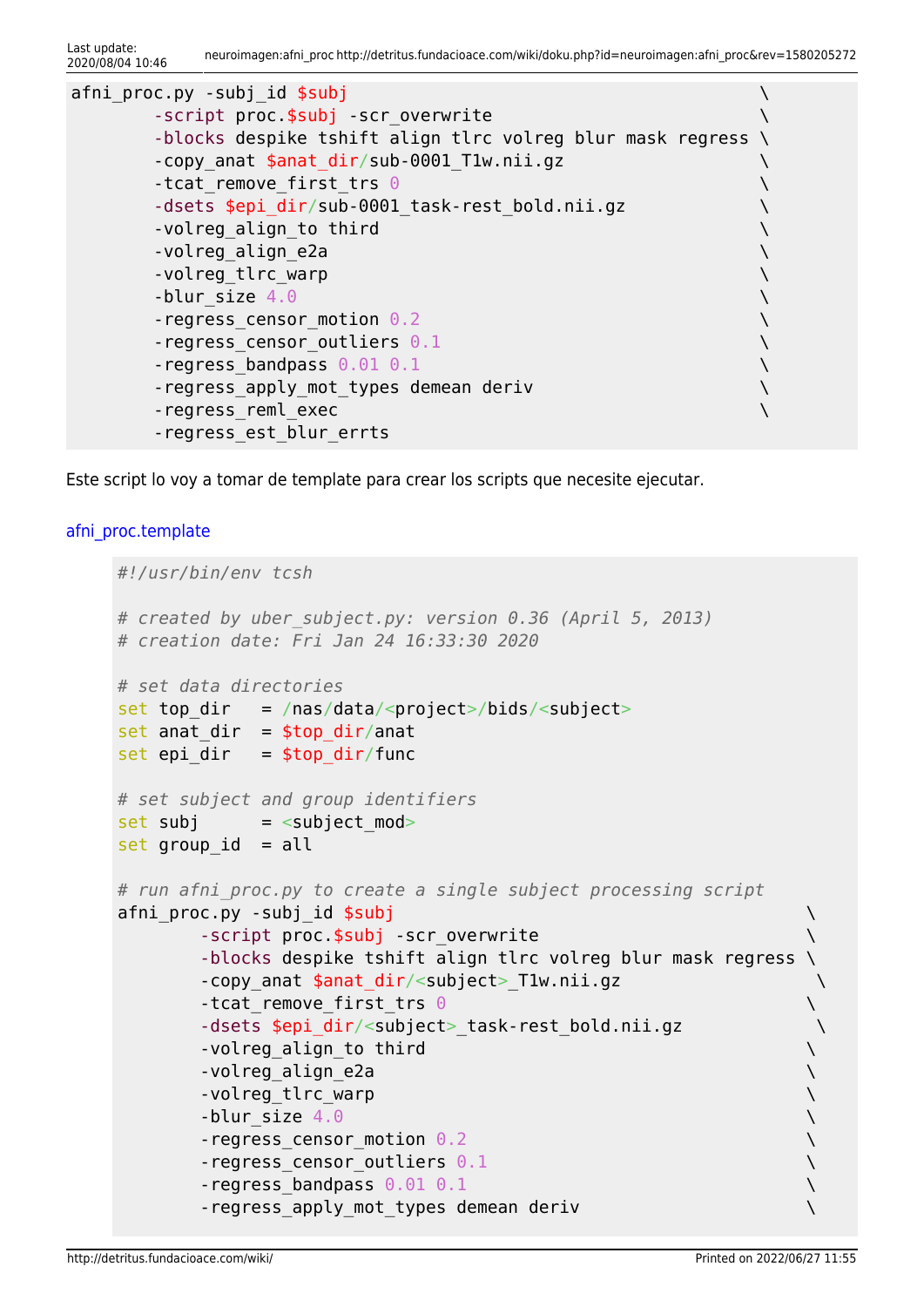-regress\_reml\_exec  $\setminus$ -regress\_est\_blur\_errts

Ojo que este script solo creara otro script, que es el que hay que ejecutar, el output de este escript es,

```
[osotolongo@detritus subj.sub_0001]$ ./cmd.ap.sub_0001
-- applying orig view as +orig
-- tcat: reps is now 200
-- volreg: base/sub indices are \theta, 2
++ volreg: warp and align to isotropic 3 mm tlrc voxels
-- masking: group anat = 'TT_N27+tlrc', exists = 1++ updating polort to 3, from run len 426.0 s
-- will apply motion types: demean, deriv
++ adding labels: []
-- will add 3dClustSim table to stats dset
-- using default: will not apply EPI Automask
    (see 'MASKING NOTE' from the -help for details)
     -------------------------------------
  warning have only 1 run to analyze
-------------------------------------
--> script is file: proc.sub_0001
     consider the script execution command:
       tcsh -xef proc.sub_0001 |& tee output.proc.sub_0001
```
## **Del template a los scripts**

Primero escribimos el template con tags que sean simples de sustituir,

```
afni proc rest.template
```

```
#!/usr/bin/env tcsh
# created by uber_subject.py: version 0.36 (April 5, 2013)
# creation date: Fri Jan 24 16:33:30 2020
# set data directories
set top dir = /nas/data/<project>/bids/<subject>
set anat dir = $top dir/anat
set epi dir = $top dir/func# set subject and group identifiers
set subj = \leqsubject mod>
set group id = all
```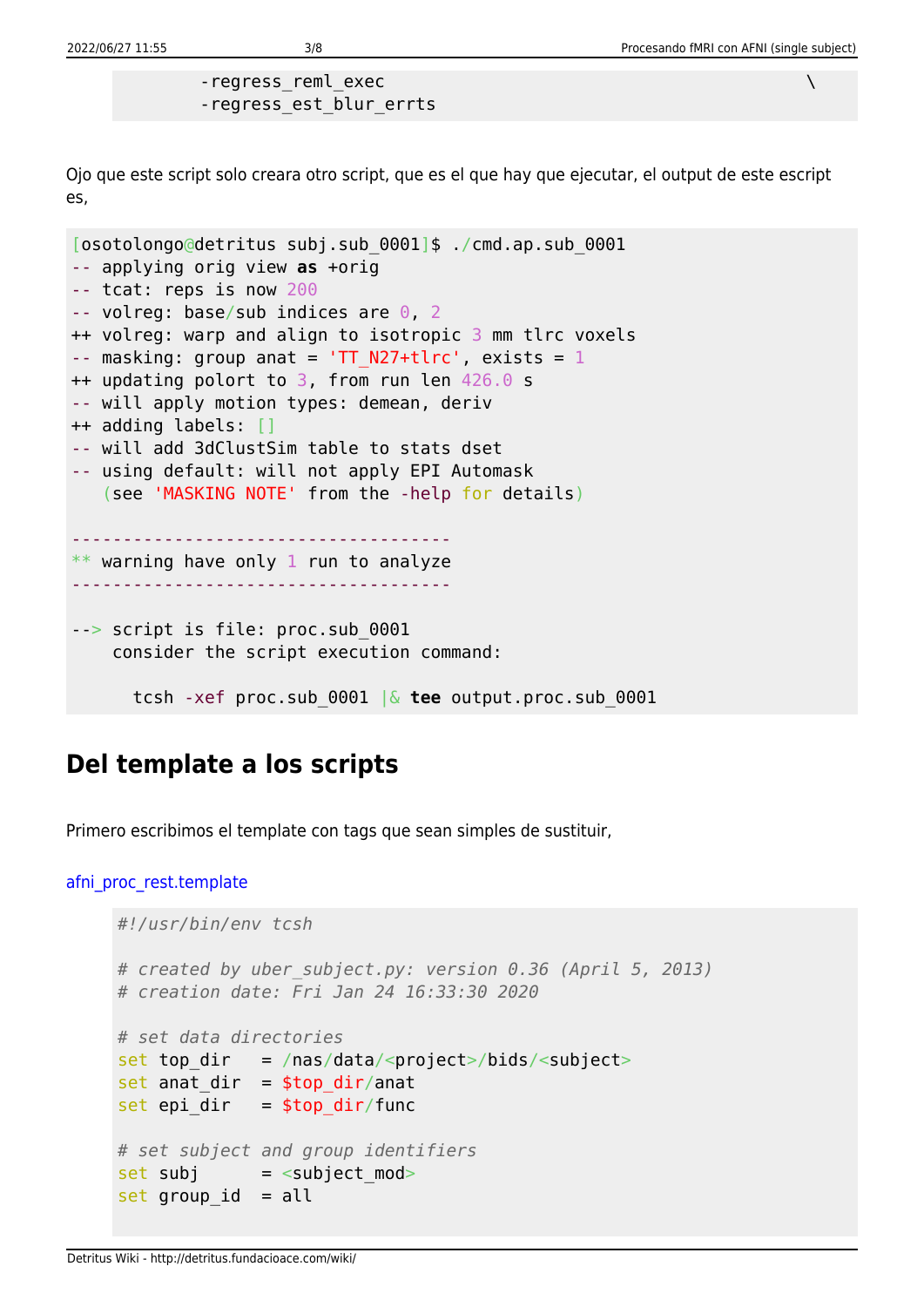```
Last update:<br>2020/08/04 10:46
                            2020/08/04 10:46 neuroimagen:afni_proc http://detritus.fundacioace.com/wiki/doku.php?id=neuroimagen:afni_proc&rev=1580205272
```

```
# run afni_proc.py to create a single subject processing script
afni proc.py -subj id $subj \longrightarrow-script proc.$subj -scr_overwrite \setminus -blocks despike tshift align tlrc volreg blur mask regress \
     -copy_anat <anat> \setminus-tcat remove first trs 0 \longrightarrow-dsets <bold rest> \setminus-volreg_align_to third \setminus-volreg_align_e2a \setminus-volreg_tlrc_warp \setminus-b \text{l}ur size 4.0 \setminus-regress bandpass 0.01 \t0.1 \setminus-regress apply mot types demean deriv and the state of \setminus-regress reml exec \setminus -regress_est_blur_errts
```
Ahora, para cada sujeto a analizar, debemos crear este script, ejecutarlo, tomar el script resultante y ejecutarlo, esto ultimo directamente en el directorio de output,

[lo mas rapido es irlo haciendo on-the-fly,](#page--1-0)

#### [dfmriafni.pl](http://detritus.fundacioace.com/wiki/doku.php?do=export_code&id=neuroimagen:afni_proc&codeblock=4)

```
#!/usr/bin/perl
use strict; use warnings;
use File::Find::Rule;
qw(print help load project shit done cut shit check subj
check or make);
use Data::Dump qw(dump);
use File::Remove 'remove';
use File::Basename qw(basename);
useqw(dircopy);
my $template = $ENV{'PIPEDIR'}.'/lib/afni proc rest.template';
my $cfile="";
@ARGV = ("-h") unless @ARGV;
while (@ARGV and $ARGV[0] =~ /^-/) {
    \betashift;
    last if / --$/;
    if \left(\frac{\ }{\ }cut\right) { shiftchomp($cfile);}if (\frac{\pi}{h} \frac{1}{\pi} \frac{1}{\pi} or int help \frac{1}{\pi}ENV{'PIPEDIR'}.'/doc/dfmriafni.hlp';
exit;}
}
myshift;
unless ($study) { print help $ENV{'PIPEDIR'}.'/doc/dfmriafni.hlp';
exit;}
```
http://detritus.fundacioace.com/wiki/ Printed on 2022/06/27 11:55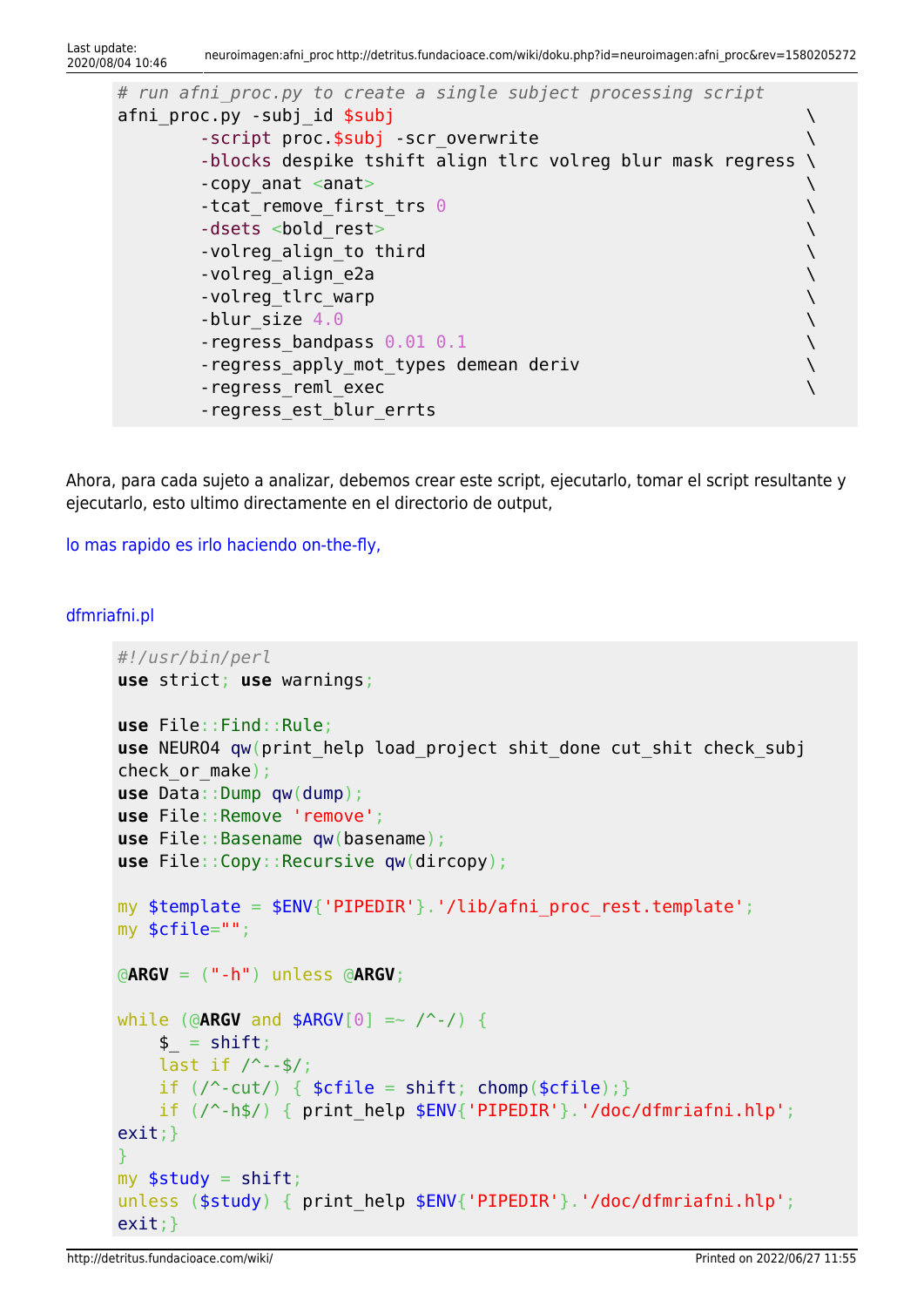```
my %std = load project($study);
my $w dir = $std{'}}'WORKING';
my sdata dir = $std{'}\Delta{T}A'};my $bids dir = $std{'}}'BIDS';
my $fsdir = $ENV{'SUBJECTSDIR'}};my $db = $std{'DATA'}}.'.'/'.$study.' mri.csv';
my $fmriout dir = $data dir.'/afni out';check or make($fmriout dir);
my $outdir = "$std{'DATA'}}/slurm";check or make($outdir);
my \thetasubjects = cut shit($db, $data dir."/".$cfile);
foreach my $subject (@subjects) {
        my %nifti = check subj($std{'DATA'},$subject);
         if($nifti{'func'}){
                  chdir($outdir);
                 my \frac{1}{2} screator = \frac{1}{2}outdir.'/afni proc '.$subject.'.py';
                  open TPF, "<$template" or die "No template file\n";
                  open CRF, ">$creator" or die "Could not create
afni_proc\n";
                  while(<TPF>){
                           s/<project>/$study/;
                          s/<subject>/sub-$subject/;
                          s/<subject_mod>/sub_$subject/;
                          s/<anat>/$nifti{'T1w'}/;
                          s/<bold rest>/$nifti{'func'}/;
                          print CRF;
                          print;
\{x_i\}_{i=1}^n , where \{x_i\}_{i=1}^n close CRF;
                  close TPF;
                  chmod 0755, $creator;
                  system($creator);
                 my \gamma sorderfile = \gamma soutdir.'/'.$subject.' fmriafni.sh';
                  open ORD, ">$orderfile";
                  print ORD '#!/bin/bash'."\n";
                  print ORD '#SBATCH -J fmriafni_'.$study."\n";
                  print ORD '#SBATCH --time=72:0:0'."\n"; #si no ha
terminado en X horas matalo
                  print ORD '#SBATCH --mail-
type=FAIL,TIME_LIMIT,STAGE_OUT'."\n"; #no quieres que te mande email de
todo
                  print ORD '#SBATCH -o '.$outdir.'/fmriafni-%j'."\n";
                  print ORD '#SBATCH -c 16'."\n";
                  print ORD '#SBATCH -p fast'."\n";
                  print ORD '#SBATCH --mail-user='."$ENV{'USER'}\n";
                  print ORD 'srun '.$outdir.'/proc.sub_'.$subject;
                  close ORD;
                  chdir($fmriout_dir);
                  system("sbatch $orderfile");
```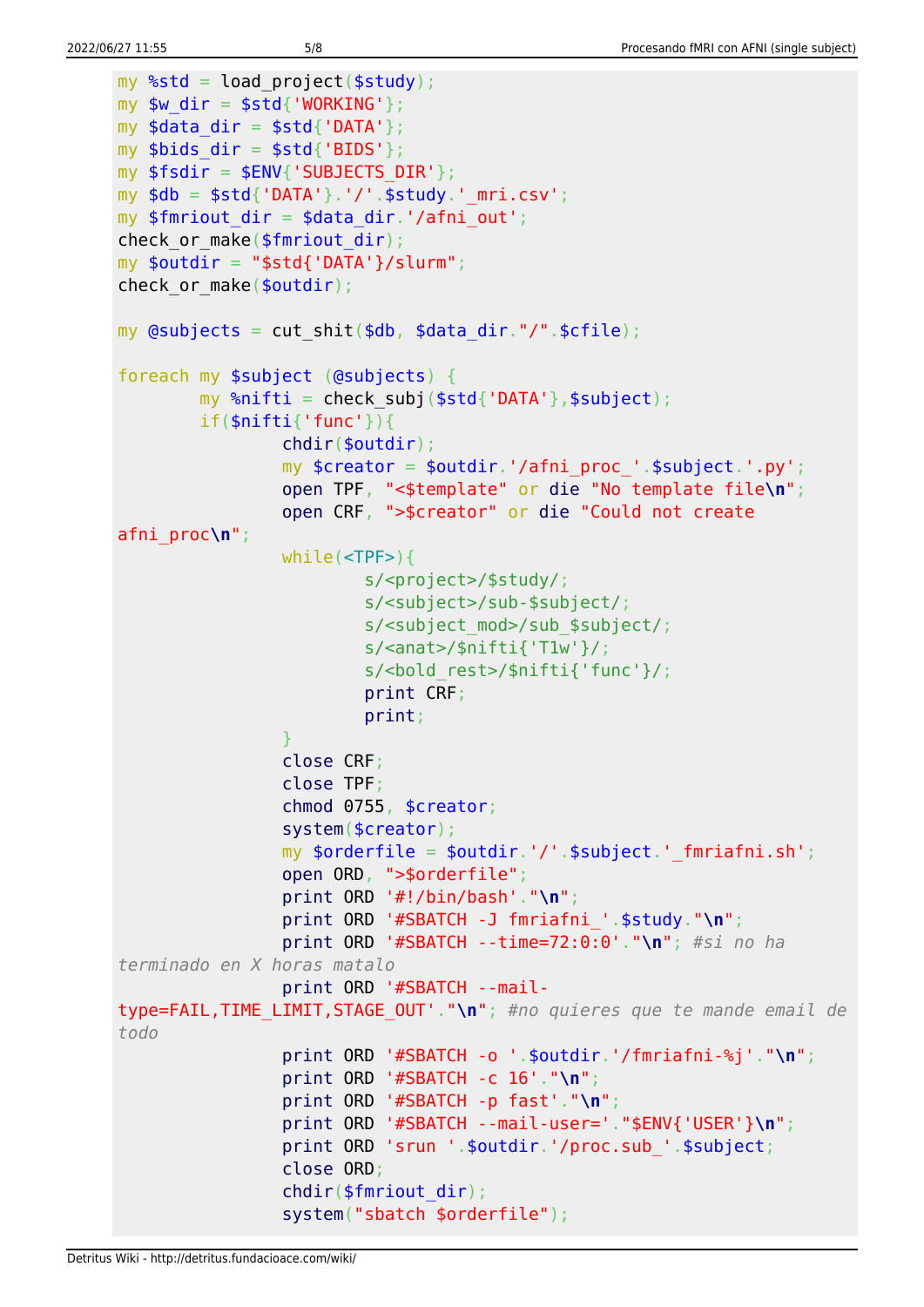```
}
my $orderfile = $outdir.'/fmriafni_end.sh';
open ORD, ">$orderfile";
print ORD '#!/bin/bash'."\n";
print ORD '#SBATCH -J fmriafni_'.$study."\n";
print ORD '#SBATCH --mail-type=END'."\n"; #email cuando termine
print ORD '#SBATCH --mail-user='."$ENV{'USER'}\n";
print ORD '#SBATCH -p fast'."\n";
print ORD '#SBATCH -o '.$outdir.'/fmriprep_end-%j'."\n";
print ORD ":\n";
close ORD;
my $order = 'sbatch --dependency=singleton '.$orderfile;
exec($order);
```
Es bastante rápido y deja el output en afni out,

}

| osotolongo@detritus mopead]\$ ls afni out/ |                   |                   |                   |  |  |
|--------------------------------------------|-------------------|-------------------|-------------------|--|--|
| sub 0001.results                           | sub 0014. results | sub 0029.results  | sub 0042.results  |  |  |
| sub 0056.results                           | sub 0069.results  | sub 0083.results  | sub 0096.results  |  |  |
| sub 0109.results                           | sub 0122. results |                   |                   |  |  |
| sub 0002.results                           | sub 0015. results | sub 0030.results  | sub 0043.results  |  |  |
| sub 0057.results                           | sub 0070.results  | sub 0084.results  | sub 0097.results  |  |  |
| sub 0110.results                           | sub 0123. results |                   |                   |  |  |
| sub 0003.results                           | sub 0016.results  | sub 0031.results  | sub 0044.results  |  |  |
| sub 0058.results                           | sub 0071.results  | sub_0085.results  | sub 0098.results  |  |  |
| sub 0111. results                          | sub 0124. results |                   |                   |  |  |
| sub 0004.results                           | sub 0017. results | sub 0032. results | sub 0045.results  |  |  |
| sub 0059.results                           | sub 0072. results | sub 0086.results  | sub 0099.results  |  |  |
| sub 0112. results                          | sub 0125. results |                   |                   |  |  |
| sub 0005.results                           | sub 0019. results | sub 0033.results  | sub 0046.results  |  |  |
| sub 0060.results                           | sub 0073.results  | sub_0087.results  | sub 0100.results  |  |  |
| sub 0113. results                          | sub 0126. results |                   |                   |  |  |
| sub 0006.results                           | sub 0020.results  | sub 0034. results | sub 0047.results  |  |  |
| sub 0061.results                           | sub 0074.results  | sub 0088.results  | sub 0101.results  |  |  |
| sub 0114. results                          |                   |                   |                   |  |  |
| sub 0007.results                           | sub 0021. results | sub 0035.results  | sub 0048.results  |  |  |
| sub 0062.results                           | sub 0075.results  | sub 0089.results  | sub 0102. results |  |  |
| sub 0115. results                          |                   |                   |                   |  |  |
| sub 0008.results                           | sub 0022. results | sub 0036.results  | sub 0049.results  |  |  |
| sub 0063.results                           | sub 0076.results  | sub 0090.results  | sub 0103.results  |  |  |
| sub 0116. results                          |                   |                   |                   |  |  |
| sub 0009.results                           | sub 0023.results  | sub 0037.results  | sub 0050.results  |  |  |
| sub 0064.results                           | sub 0077.results  | sub 0091.results  | sub 0104. results |  |  |
| sub 0117. results                          |                   |                   |                   |  |  |
| sub 0010.results                           | sub 0024. results | sub 0038.results  | sub 0051.results  |  |  |
| sub 0065.results                           | sub 0078.results  | sub_0092.results  | sub 0105.results  |  |  |
| sub 0118. results                          |                   |                   |                   |  |  |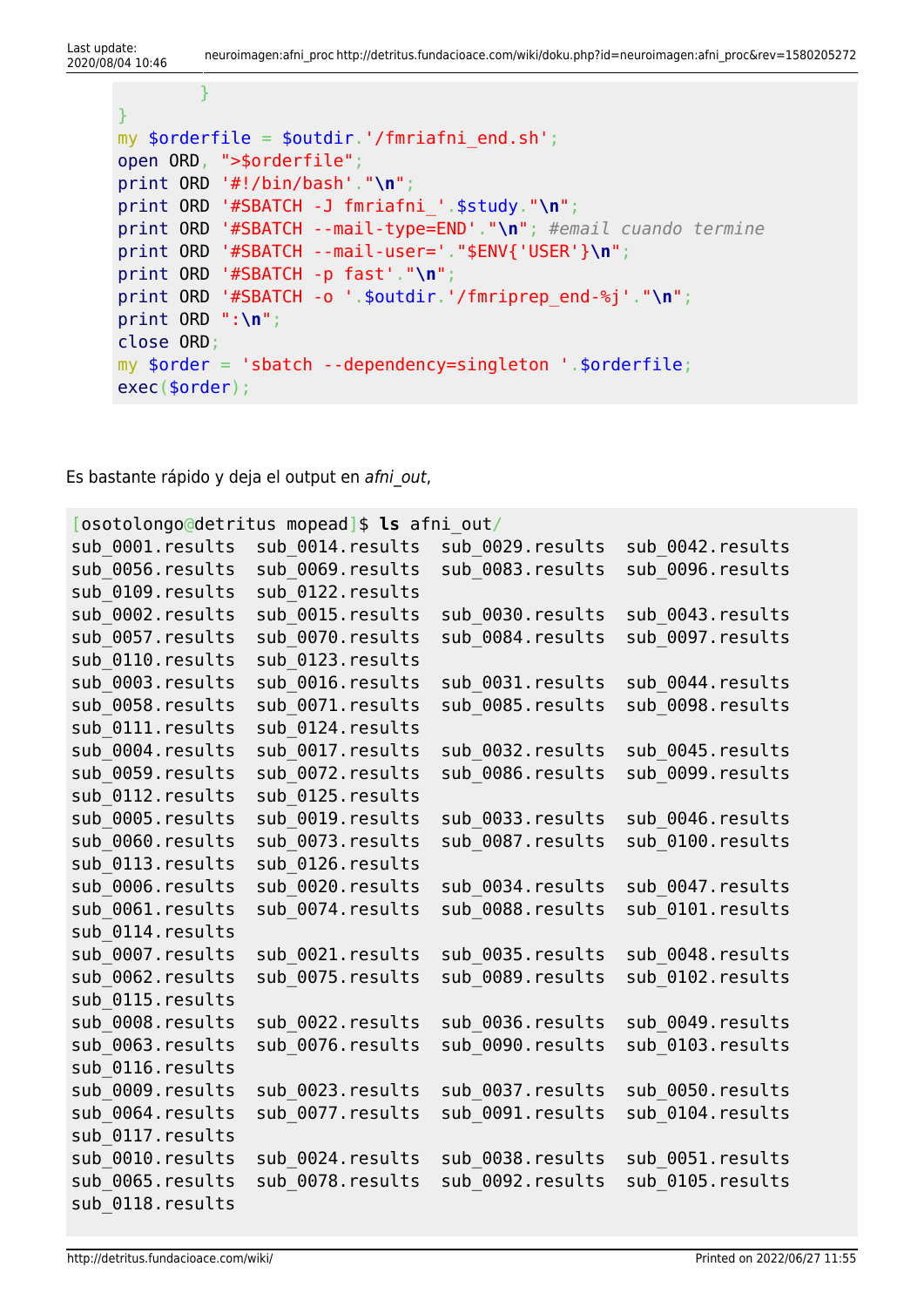sub 0011.results sub 0025.results sub 0039.results sub 0052.results sub 0066.results sub 0079.results sub 0093.results sub 0106.results sub\_0119.results sub 0012.results sub 0026.results sub 0040.results sub 0053.results sub 0067.results sub 0081.results sub 0094.results sub 0107.results sub\_0120.results sub 0013.results sub 0028.results sub 0041.results sub 0055.results sub 0068.results sub 0082.results sub 0095.results sub 0108.results sub\_0121.results [osotolongo@detritus mopead]\$ **ls** afni\_out/sub\_0001.results/ all\_runs.sub\_0001+tlrc.BRIK @epi\_review.sub\_0001 mask group+tlrc.HEAD pb02.sub 0001.r01.tshift+orig.BRIK sub-0001 T1w al junk+orig.BRIK all runs.sub 0001+tlrc.HEAD errts.sub 0001 REML+tlrc.BRIK mat.r01.vr.aff12.1D pb02.sub\_0001.r01.tshift+orig.HEAD sub-0001 T1w al junk+orig.HEAD anat final.sub 0001+tlrc.BRIK errts.sub 0001 REML+tlrc.HEAD mat.r01.warp.aff12.1D pb03.sub\_0001.r01.volreg+tlrc.BRIK sub-0001\_T1w\_ns+orig.BRIK anat final.sub 0001+tlrc.HEAD errts.sub 0001+tlrc.BRIK motion demean.1D pb03.sub 0001.r01.volreg+tlrc.HEAD sub-0001\_T1w\_ns+orig.HEAD bandpass rall.1D errts.sub 0001+tlrc.HEAD motion deriv.1D pb04.sub 0001.r01.blur+tlrc.BRIK sub-0001\_T1w\_ns+tlrc.BRIK blur.err\_reml.1D fitts.sub\_0001\_REML+tlrc.BRIK motion sub 0001 enorm.1D pb04.sub 0001.r01.blur+tlrc.HEAD sub-0001 T1w ns+tlrc.HEAD blur.errts.1D fitts.sub 0001 REML+tlrc.HEAD out.cormat warn.txt @ss\_review\_basic sub-0001 T1w ns WarpDrive.log blur\_est.sub\_0001.1D fitts.sub\_0001+tlrc.BRIK outcount.r01.1D **@ss\_review\_driver** sub-0001\_T1w\_ns.Xaff12.1D ClustSim.mask fitts.sub\_0001+tlrc.HEAD outcount rall.1D and controller the commands outcount rall.1D sub-0001\_T1w\_ns.Xat.1D ClustSim.NN1.1D full\_mask.sub\_0001+tlrc.BRIK out.gcor.1D stats.REML cmd sub-0001 T1w+orig.BRIK ClustSim.NN1.niml full mask.sub 0001+tlrc.HEAD out.mask\_overlap.txt stats.sub\_0001\_REMLvar+tlrc.BRIK sub-0001\_T1w+orig.HEAD ClustSim.NN2.1D gmean.errts.unit.1D out.pre\_ss\_warn.txt stats.sub\_0001\_REMLvar+tlrc.HEAD sum\_ideal.1D ClustSim.NN2.niml mask\_anat.sub\_0001+tlrc.BRIK out.ss\_review.sub\_0001.txt stats.sub\_0001+tlrc.BRIK TSNR.sub\_0001+tlrc.BRIK ClustSim.NN3.1D mask\_anat.sub\_0001+tlrc.HEAD pb00.sub\_0001.r01.tcat+orig.BRIK stats.sub\_0001+tlrc.HEAD TSNR.sub\_0001+tlrc.HEAD